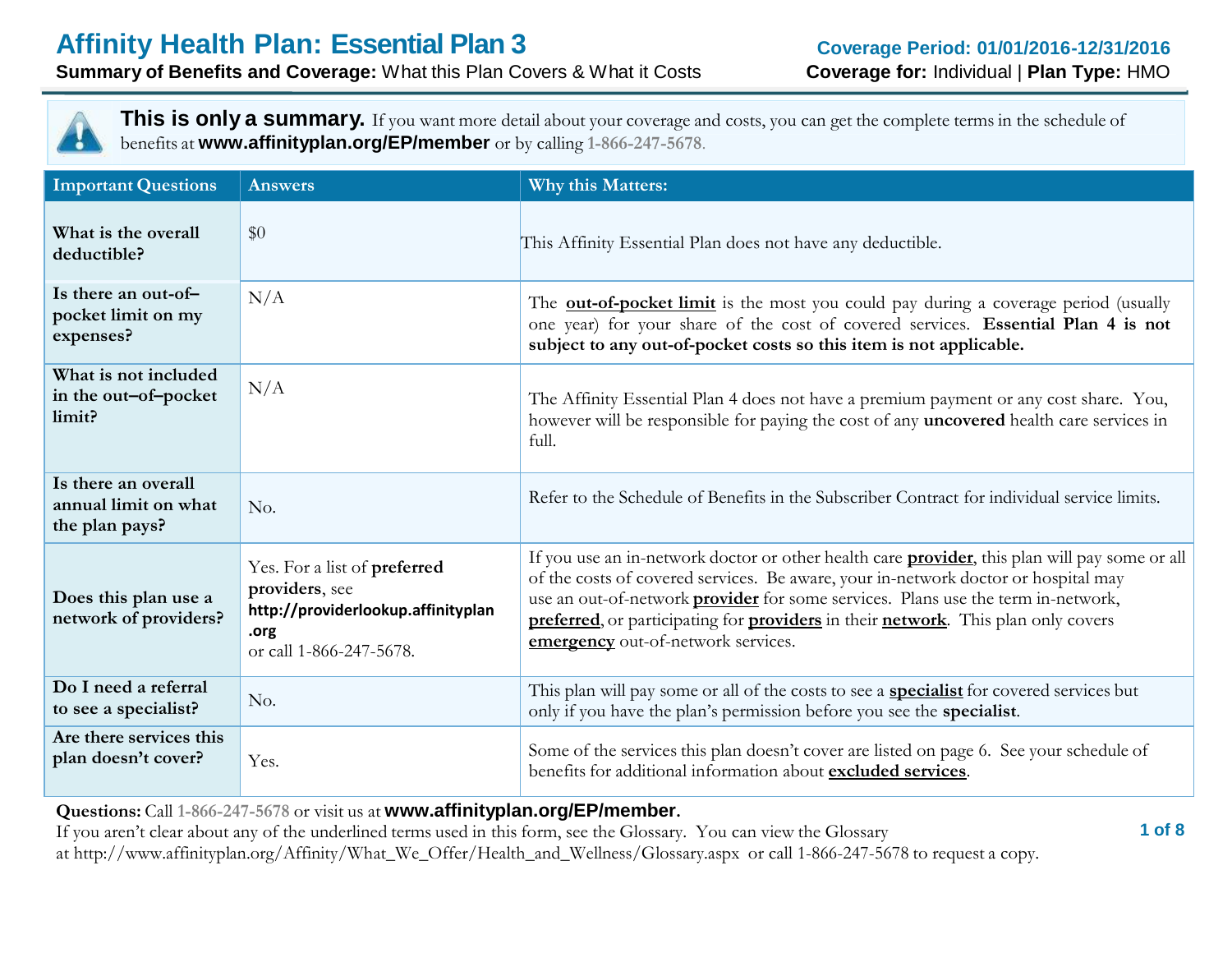• **Copayments** are fixed dollar amounts(for example, \$15) you pay for covered health care, usually when you receive the service.

- **Coinsurance** is *your* share of the costs of <sup>a</sup> covered service, calculated as a percent of the **allowed amount** for the service. For example, if the plan's **allowed amount** for an overnight hospital stay is \$1,000, your **coinsurance** payment of 20% would be \$200. This may change if you haven't met your **deductible**.
- The amount the plan pays for covered services is based on the **allowed amount**. If an out-of-network **provider** charges more than the **allowed amount**, you may have to pay the difference. For example, if an out-of-network hospital charges \$1,500 for an overnight stay and the **allowed amount** is \$1,000, you may have to pay the \$500 difference. (This is called **balance billing**.)
- This plan may encourage you to use in-network **providers** by charging you lower **deductibles**, **copayments** and **coinsurance** amounts.

| Common<br><b>Medical Event</b>                               | <b>Services You May Need</b>                        | Your Cost If You Use An<br><b>In-Network Provider</b> | <b>Cost If You Use</b><br>An Out Of<br><b>Network</b><br>Provider | Limitations &<br><b>Exceptions</b> |
|--------------------------------------------------------------|-----------------------------------------------------|-------------------------------------------------------|-------------------------------------------------------------------|------------------------------------|
|                                                              | Primary care visit to treat an<br>injury or illness | \$0 copayment                                         | Not covered                                                       | None                               |
| If you visit a health<br>care provider's<br>office or clinic | Specialist visit                                    | \$0 copayment                                         | Not covered                                                       | None                               |
|                                                              | Other practitioner office visit                     | \$0 copayment                                         | Not covered                                                       | None                               |
|                                                              | Preventive care/screening/immunization              | Covered in full                                       | Not covered                                                       | None                               |
| If you have a test                                           | Diagnostic test (x-ray, blood work)                 | \$0 copayment                                         | Not covered                                                       | None                               |
|                                                              | Imaging (CT/PET scans, MRIs)                        | \$0 copayment                                         | Not covered                                                       | None                               |

#### **Questions:** Call **1-866-247-5678** or visit us at **www.affinityplan.org/EP/member.**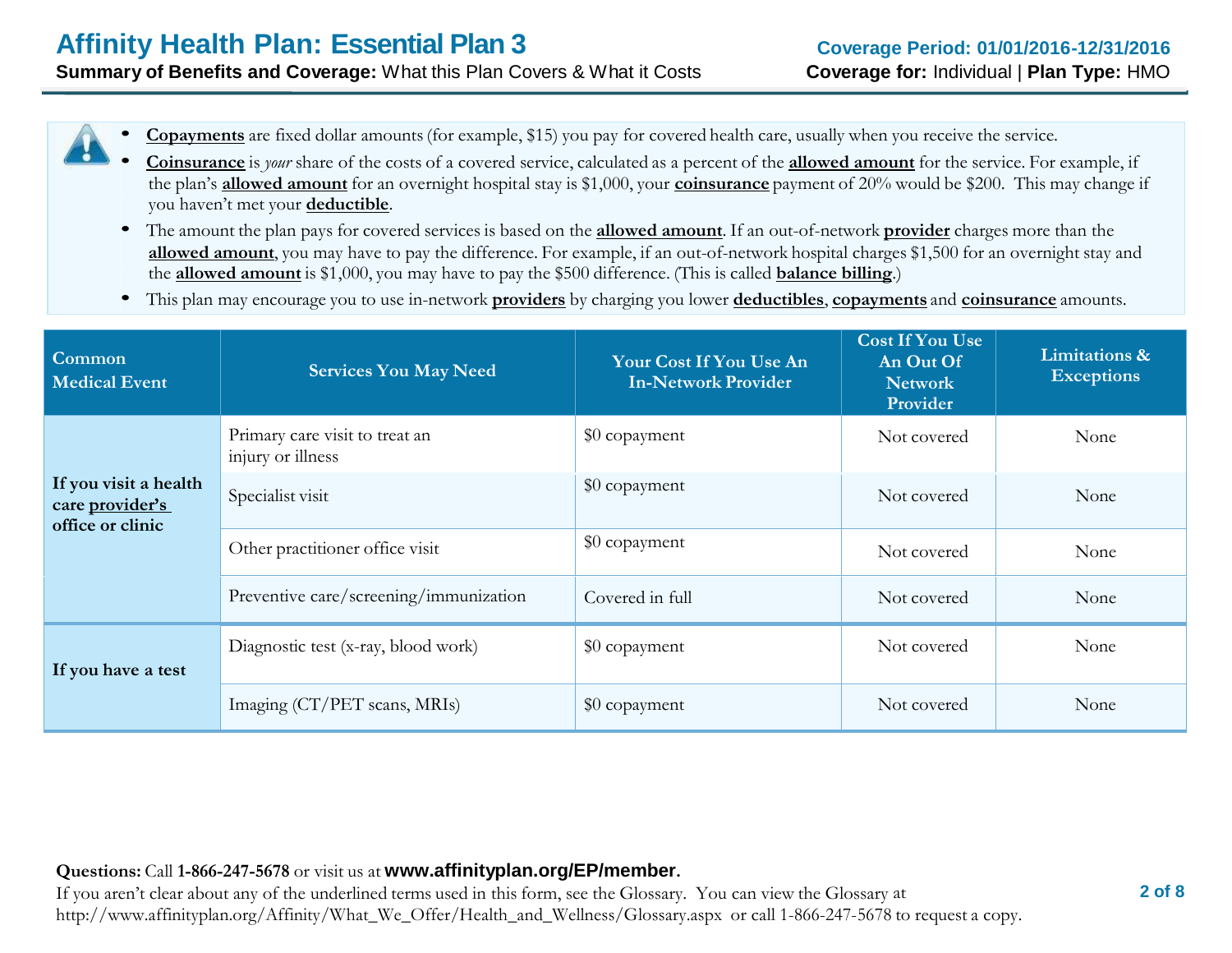**Summary of Benefits and Coverage:** What this Plan Covers & What it Costs

| Common<br><b>Medical Event</b>                                    | <b>Services You May Need</b>                      | Your Cost If You Use An<br><b>In-Network Provider</b>      | <b>Cost If You Use</b><br>An Out Of<br><b>Network</b><br>Provider | <b>Limitations &amp; Exceptions</b>                                                                                |
|-------------------------------------------------------------------|---------------------------------------------------|------------------------------------------------------------|-------------------------------------------------------------------|--------------------------------------------------------------------------------------------------------------------|
| If you need drugs to<br>treat your illness or<br>condition        | Generic drugs                                     | \$1 Copayment (retail)<br>\$2.50 Copayment (mail order)    | Not covered                                                       | Retail prescriptions cover up to a<br>30 day supply; Mail Order covers a<br>31-90 day supply                       |
| More information<br>about <b>prescription</b><br>drug coverage is | Preferred brand drugs                             | \$3 Copayment (retail)<br>\$7.50 copayment (mail order)    | Not covered                                                       |                                                                                                                    |
| available at<br>www.affinityplan.org                              | Non-preferred brand drugs                         | \$3.00 Copayment (retail)<br>\$7.50 Copayment (mail order) | Not covered                                                       | See full Schedule of Benefits for<br>specialty drugs.                                                              |
| If you have<br>outpatient surgery                                 | Facility fee (e.g., ambulatory<br>surgery center) | \$0 copayment                                              | Not covered                                                       | Preauthorization required.<br>Any surgery involving a transplant<br>must be<br>performed at designated facilities. |
|                                                                   | Office Surgery                                    | \$0 copayment                                              | Not covered                                                       | None                                                                                                               |
|                                                                   | Physician/surgeon fees                            | \$0 copayment                                              | Not covered                                                       | Preauthorization required.                                                                                         |
|                                                                   | Emergency room services                           | \$0 copayment                                              | \$0 copayment                                                     | None                                                                                                               |
| If you need<br>immediate medical<br>attention                     | Emergency medical<br>transportation               | \$0 copayment                                              | \$0 copayment                                                     | None                                                                                                               |
|                                                                   | Urgent care                                       | \$0 copayment                                              | \$0 copayment                                                     | None                                                                                                               |

#### **Questions:** Call **1-866-247-5678** or visit us at **www.affinityplan.org/EP/member.**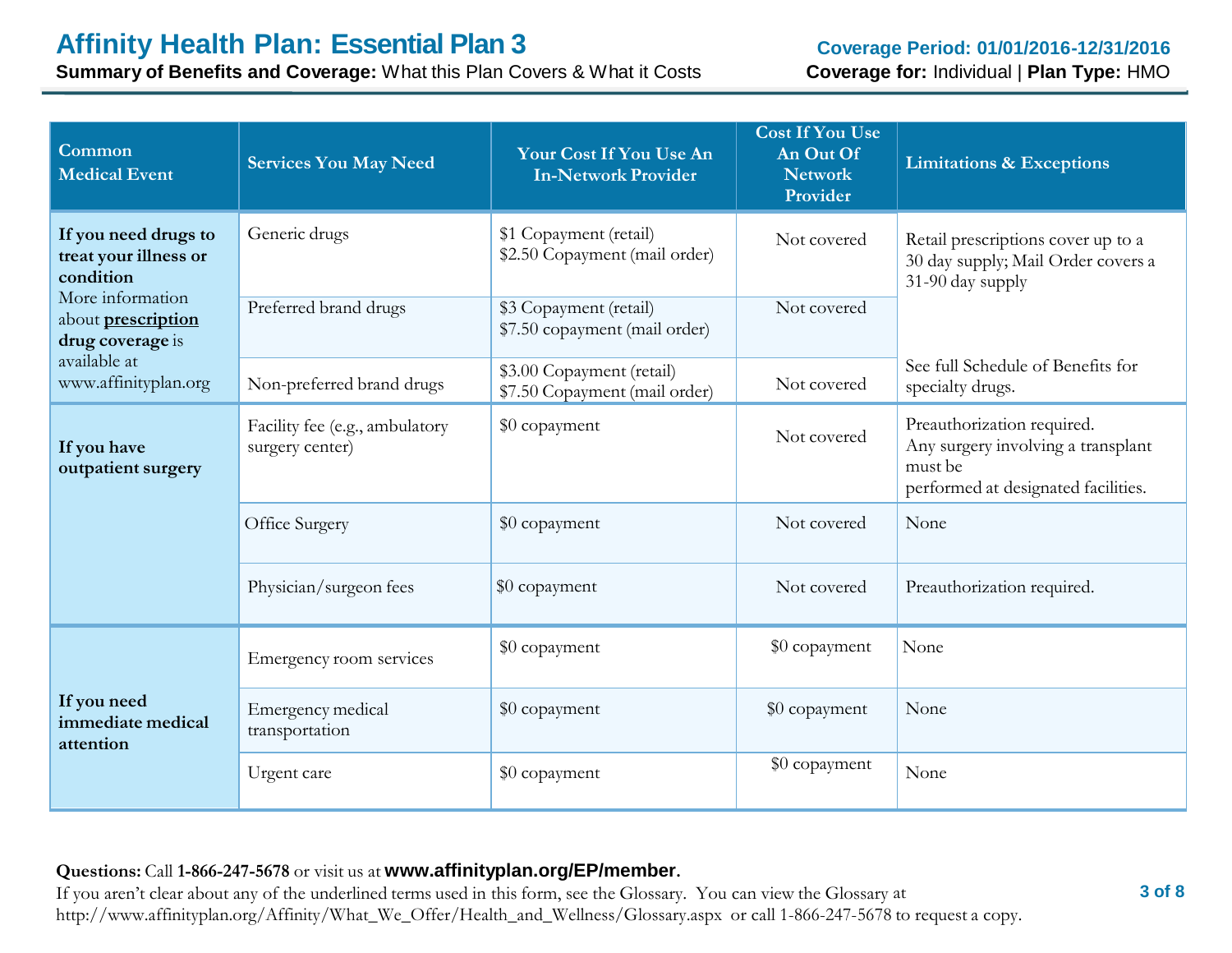**Summary of Benefits and Coverage:** What this Plan Covers & What it Costs

| Common<br><b>Medical Event</b>                                                  | <b>Services You May Need</b>                    | Your Cost If You Use An<br><b>In-Network Provider</b> | <b>Cost If You Use</b><br>An Out Of<br><b>Network</b><br>Provider | <b>Limitations &amp; Exceptions</b>                                                                                                                     |
|---------------------------------------------------------------------------------|-------------------------------------------------|-------------------------------------------------------|-------------------------------------------------------------------|---------------------------------------------------------------------------------------------------------------------------------------------------------|
| If you have a<br>hospital stay                                                  | Facility fee (e.g., hospital<br>room)           | \$0 copayment                                         | Not covered                                                       | Preauthorization required.<br>Any surgery involving a transplant must be<br>performed at designated facilities.                                         |
|                                                                                 | Physician/surgeon fee                           | \$0 copayment                                         | Not covered                                                       | Preauthorization required.                                                                                                                              |
|                                                                                 | Mental/Behavioral health<br>outpatient services | \$0 copayment                                         | Not covered                                                       | Pre authorization required.                                                                                                                             |
| If you have mental<br>health, behavioral<br>health, or substance<br>abuse needs | Mental/Behavioral health<br>inpatient services  | \$0 copayment                                         | Not covered                                                       | Preauthorization required.<br>However, preauthorization is not required<br>for emergency admissions.                                                    |
|                                                                                 | Substance use disorder<br>outpatient services   | \$0 copayment                                         | Not covered                                                       | Preauthorization required.                                                                                                                              |
|                                                                                 | Substance use disorder<br>inpatient services    | \$0 copayment                                         | Not covered                                                       | Preauthorization required.<br>However, preauthorization is not required<br>for emergency admissions.                                                    |
|                                                                                 | Prenatal and postnatal care                     | \$0 copayment                                         | Not covered                                                       | Preauthorization required                                                                                                                               |
| If you are pregnant                                                             | Delivery and all inpatient<br>services          | \$0 copayment                                         | Not covered                                                       | Preauthorization required. Coverage is<br>limited to 1 home care visit is covered at no<br>cost-sharing if mother is discharged from<br>hospital early. |

#### **Questions:** Call **1-866-247-5678** or visit us at **www.affinityplan.org/EP/member.**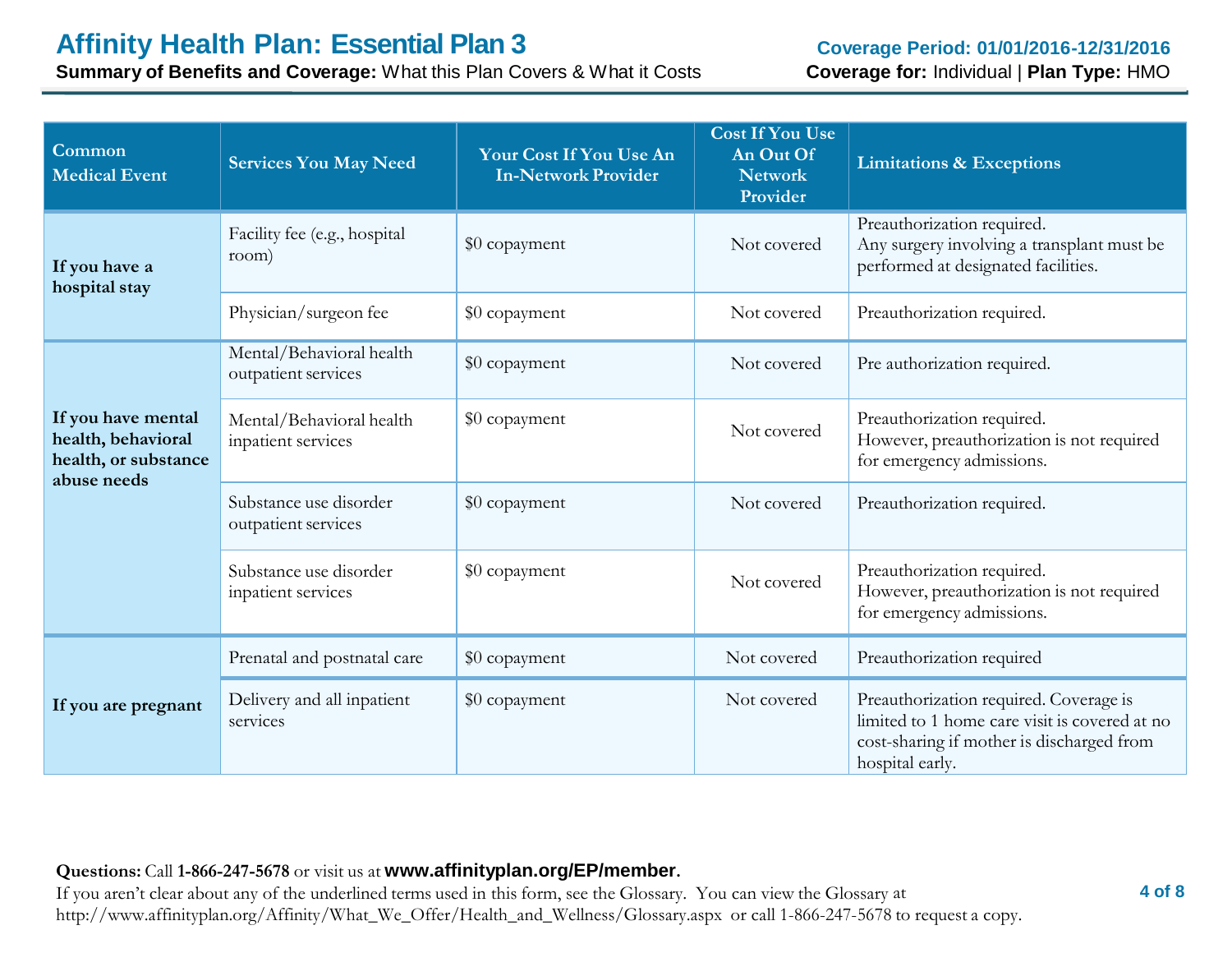# **Affinity Health Plan: Essential Plan 3**

**Summary of Benefits and Coverage:** What this Plan Covers & What it Costs

#### **Coverage Period: 01/01/2016-12/31/2016 Coverage for:** Individual | **Plan Type:** HMO

| Common<br><b>Medical Event</b>                                          | <b>Services You May Need</b>            | Your Cost If You Use An<br><b>In-Network Provider</b> | <b>Cost If You Use</b><br>An Out Of<br><b>Network</b><br>Provider | <b>Limitations &amp; Exceptions</b>                                                                                                                                                                                                               |
|-------------------------------------------------------------------------|-----------------------------------------|-------------------------------------------------------|-------------------------------------------------------------------|---------------------------------------------------------------------------------------------------------------------------------------------------------------------------------------------------------------------------------------------------|
|                                                                         | Home health care                        | \$0 copayment                                         | Not covered                                                       | Preauthorization required. Coverage is<br>limited to 40 visits per plan year.                                                                                                                                                                     |
|                                                                         | Rehabilitation services<br>(Outpatient) | \$0 copayment                                         | Not covered                                                       | Coverage is limited to 60 visits per<br>condition, per lifetime combined therapies.<br>Speech and physical therapy are only<br>covered following a hospital stay or surgery.<br>Preauthorization required.                                        |
| If you need help<br>recovering or have<br>other special health<br>needs | Habilitation services                   | \$0 copayment                                         | Not covered                                                       | Preauthorization required. Coverage is<br>limited to 60 visits per condition, per<br>lifetime combined therapies.                                                                                                                                 |
|                                                                         | Skilled nursing care                    | \$0 copayment                                         | Not covered                                                       | Preauthorization required. Coverage is<br>limited to 200 days per plan year.                                                                                                                                                                      |
|                                                                         | Durable medical equipment               | \$0 copayment                                         | Not covered                                                       | Preauthorization required.                                                                                                                                                                                                                        |
|                                                                         | Hospice service                         | \$0 copayment                                         | Not covered                                                       | Coverage is limited to 210 visits per plan<br>year; 5 visits for family bereavement<br>counseling. Copayment per admission is<br>waived if direct transfer from hospital<br>inpatient setting or skilled nursing facility to<br>hospice facility. |

#### **Questions:** Call **1-866-247-5678** or visit us at **www.affinityplan.org/EP/member.**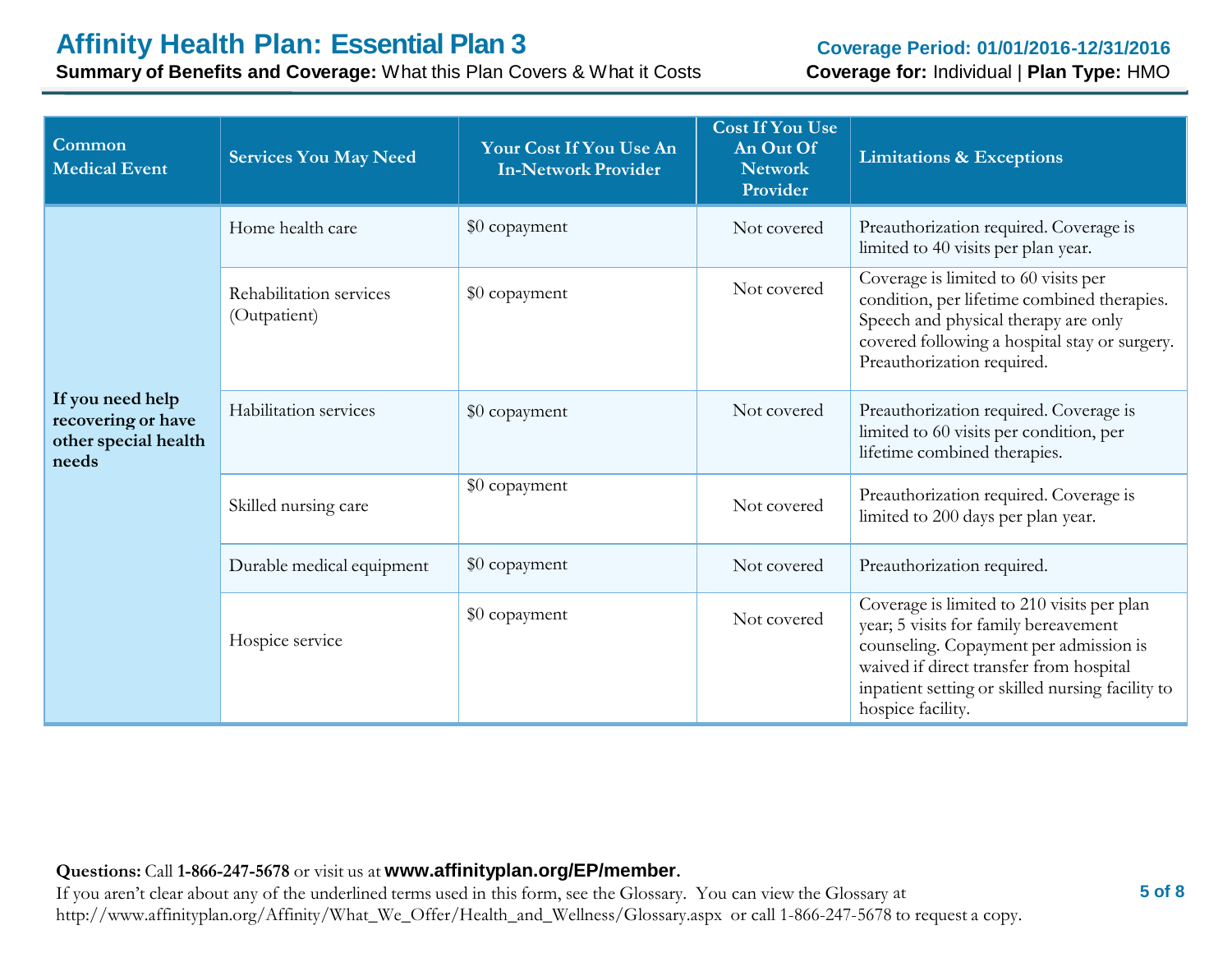# **Excluded Services & Other Covered Services:**

| Services Your Plan Does NOT Cover (This isn't a complete list. Check your policy or plan document for other excluded services.) |                                                       |                        |  |  |
|---------------------------------------------------------------------------------------------------------------------------------|-------------------------------------------------------|------------------------|--|--|
| Acupuncture                                                                                                                     | Long-term Care                                        | • Private-duty nursing |  |  |
| • Cosmetic surgery (unless corrective or<br>reconstructive)                                                                     | Non-emergency care when traveling outside<br>the U.S. | Weight loss programs   |  |  |

**Other Covered Services (This isn't a complete list. Check your policy or plan document for other covered services and your costs for these services.)**

| Chiropractic care | Bariatric surgery      | Hearing Aid  |
|-------------------|------------------------|--------------|
| Adult Dental      | Over the Counter Drugs | Adult Vision |

# **Your Grievance and Appeals Rights:**

If you have a complaint or are dissatisfied with a denial of coverage for claims under your plan, you may be able to **appeal** or file a **grievance**. For questions about your rights, this notice, or assistance, you can contact: Complaint, Grievance & Appeal Unit Quality Management Department, Affinity Health Plan, Metro Center Atrium 1176 Eastchester Road Bronx, NY 10461. Tel: 888-543-9069 Fax: 718-536-3358.

# **Does this Coverage Provide Minimum Essential Coverage?**

The Affordable Care Act requires most people to have health care coverage that qualifies as "minimum essential coverage." **This plan or policy does provide minimum essential coverage.**

# **Does this Coverage Meet the Minimum Value Standard?**

The Affordable Care Act establishes a minimum value standard of benefits of a health plan. The minimum value standard is 60% (actuarial value). **This health coverage does meet the minimum value standard for the benefits it provides.**

#### **Language Access Services:**

Spanish (Español): Para obtener asistencia en Español, llame al Para obtener asistencia en Español, llame al 866-247-5678

#### **Questions:** Call **1-866-247-5678** or visit us at **www.affinityplan.org/EP/member.**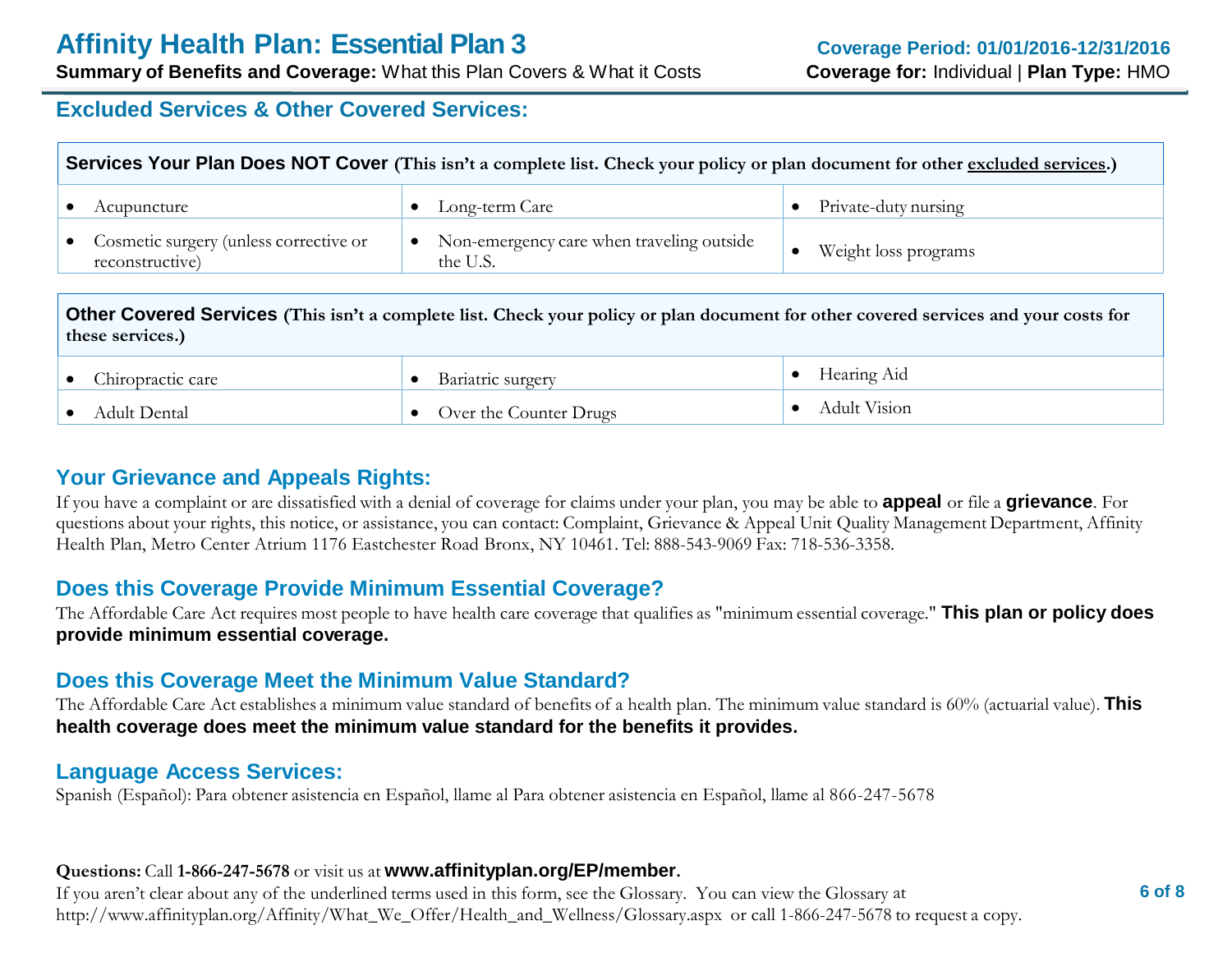# **Affinity Health Plan: Essential Plan 3**

**Summary of Benefits and Coverage:** What this Plan Covers & What it Costs

# **About these Coverage Examples:**

These examples show how this plan might cover medical care in given situations. Use these examples to see, in general, how much financial protection a sample patient might get if they are covered under different plans.



**This is not a cost estimator.**

Don't use these examples to estimate your actual costs under this plan. The actual care you receive will be different from these examples, and the cost of that care will also be different.

See the next page for important information about these examples.

NOTE: The information in these examples is based on the deductible for an individual only.

**Having a baby** (normal delivery)

- Amount owed to providers: \$7,540
- **Plan pays** \$7,390
- **Patient pays** \$150

#### **Sample care costs:**

| Hospital charges (mother)  | \$2,700 |
|----------------------------|---------|
| Routine obstetric care     | \$2,100 |
| Hospital charges (baby)    | \$900   |
| Anesthesia                 | \$900   |
| Laboratory tests           | \$500   |
| Prescriptions              | \$200   |
| Radiology                  | \$200   |
| Vaccines, other preventive | \$40    |
| Total                      | \$7,540 |
| <b>Patient pays:</b>       |         |
| Deductibles                | \$0     |
| Copays                     | \$0     |
| Coinsurance                | \$0     |
| Limits or exclusions       | \$150   |
| Total                      | \$150   |

#### **Managing type 2 diabetes** (routine maintenance of

a well-controlled condition)

- **Amount owed to providers: \$5,400**
- **Plan pays** \$5,320
- **Patient pays** \$80

#### **Sample care costs:**

| Prescriptions                  | \$2,900 |
|--------------------------------|---------|
| Medical Equipment and Supplies | \$1,300 |
| Office Visits and Procedures   | \$700   |
| Education                      | \$300   |
| Laboratory tests               | \$100   |
| Vaccines, other preventive     | \$100   |
| Total                          | \$5,400 |

#### **Patient pays:**

| Deductibles          |      |
|----------------------|------|
| Copays               |      |
| Coinsurance          |      |
| Limits or exclusions | \$80 |
| Total                | \$80 |

#### **Questions:** Call **1-866-247-5678** or visit us at **www.affinityplan.org/EP/member.**